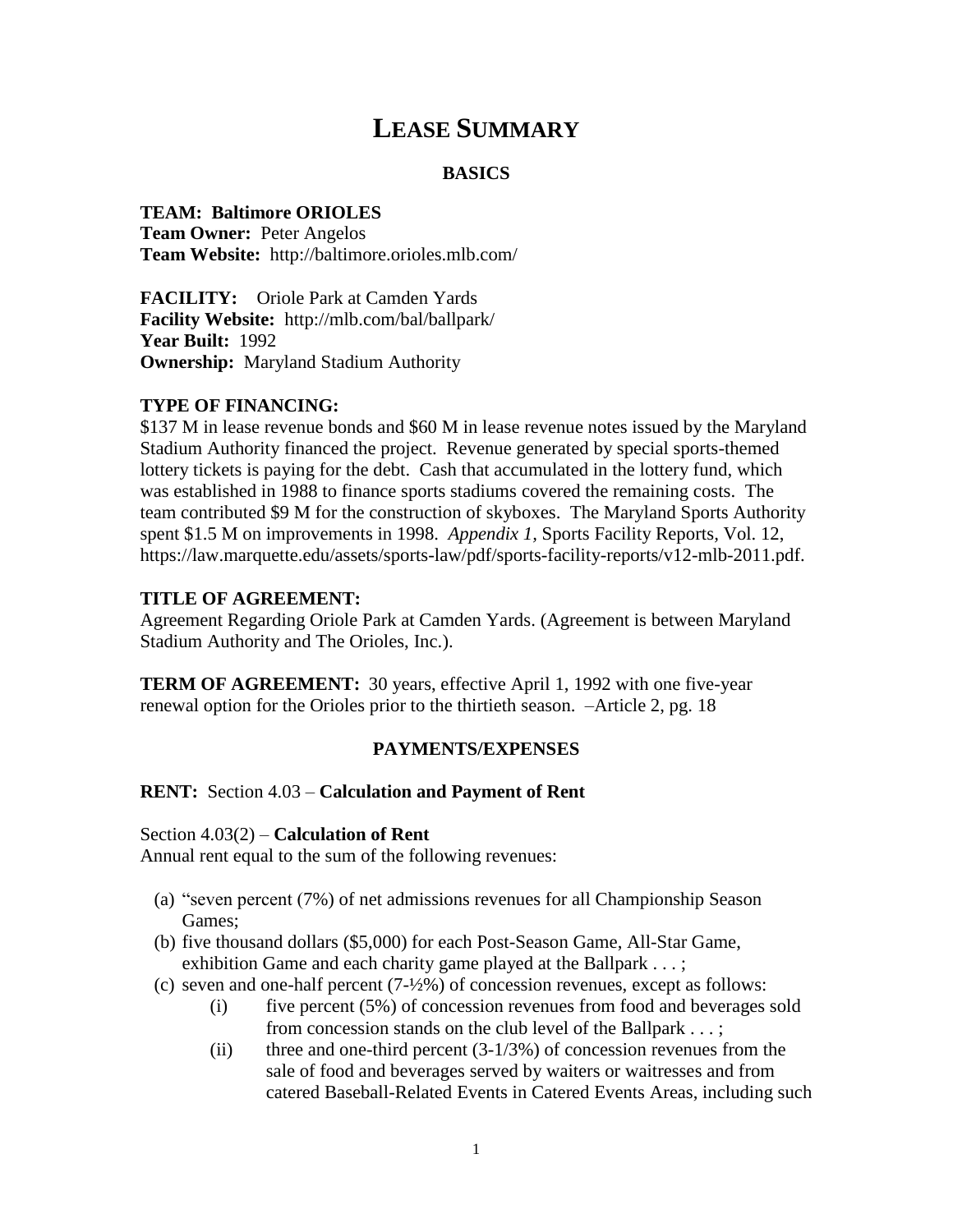sales on the club level of the Ballpark and in the Sixth Floor Function Room;

- (iii) four and one-sixth percent  $(4-1/6%)$  of concession revenues from catering provided in the Private Suites;
- (iv) one and two-thirds percent  $(1-2/3%)$  of concession revenues from the sale of tobacco products;
- (v) two and one-half percent  $(2-\frac{1}{2}\%)$  of concession revenues from the sale of candy;
- (vi) two and one-half percent  $(2\frac{1}{2}\%)$  of concession revenues from the sale of specialty novelties;
- (vii) six and two-thirds percent (6-2/3%) of concession revenues from food and beverages sold in the Ballpark cafeteria and deli bars; and
- (viii) seven and one-half percent  $(7-1/2)$ %) of (x) any liquidated damages or other damages paid to the ORIOLES by the Concessionaire . . . , or (y) any other compensatory damages otherwise paid to the ORIOLES by the Concessionaire . . . to compensate the ORIOLES for lost concession revenues which the ORIOLES would have been obligated to include in the calculation of Rent had they been paid to the ORIOLES as required by the ORIOLES Concession Agreement.
- (d) fifty percent  $(50\%)$  of the ORIOLES' Net parking receipts . . .;
- (e) twenty-five percent (25%) of the net Ballpark Advertising revenues;
- (f) ten percent (10%) of the net Private Suite Revenues; and
- (g) seven and one-half percent  $(7\frac{1}{2}$  %) of revenues earned by the ORIOLES from club level license or membership fees." –pgs. 29-30

# **OPERATING EXPENSES:**

## Section 8.02 (1) – **General Obligations**

"MSA shall be responsible for all Ballpark Management, whether through its own personnel or through a third-party Ballpark Manager." –pg. 80

## Section 8.01 (1) – **Ballpark Management**

"'Ballpark Management' means the planning, supervision and conduct of the day-to-day management of the Ballpark on a year-round basis, including the provision of . . . all personnel, supplies, equipment and services necessary for Repairs, Maintenance and Improvements at the Ballpark." –pg. 77

## Section 8.03 (1) – **ORIOLES' Obligations, General Obligations**

"The ORIOLES shall be responsible, at their expense, for prompt and diligent cleaning and trash removal in the ORIOLES' Year-Round Premises . . . , for all Maintenance and Repairs of the ORIOLES' personal property . . . , and for the Maintenance and Repair of the Playing Field equipment." –pg. 84

# **CAPITAL IMPROVEMENTS**

## Section 8.10 – **Improvements Fund**